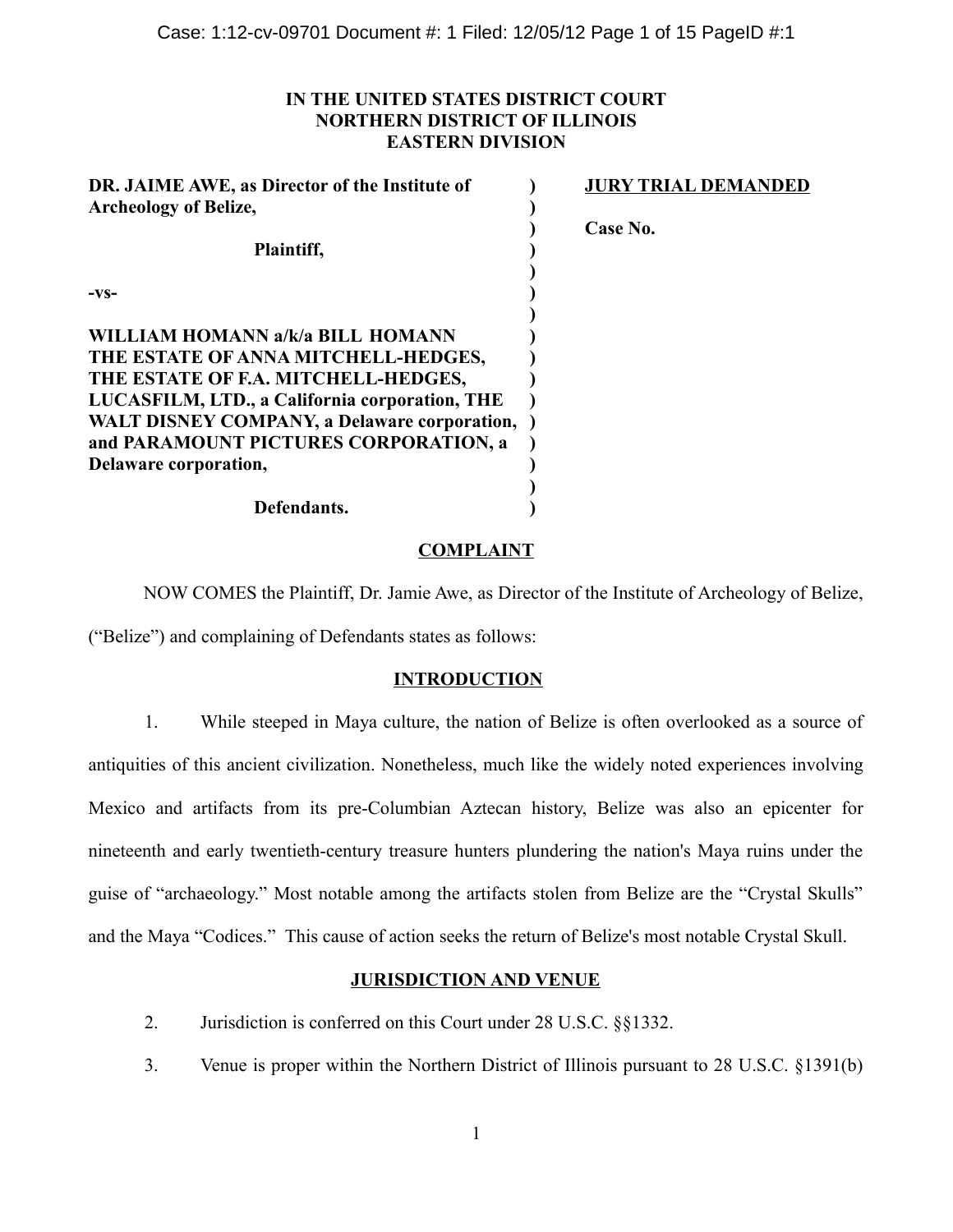#### Case: 1:12-cv-09701 Document #: 1 Filed: 12/05/12 Page 2 of 15 PageID #:2

because a substantial part of the events giving rise to the claims delineated herein occurred in this District, as well as because there exists personal jurisdiction in this District over each Defendant insomuch that each regularly conducts business within the District.

## **STATEMENT OF FACTS**

### **The Nation of Belize**

4. Known as British Honduras until 1963, Belize is a small, developing nation located in Central America. The history of the nation's European settlement is defined by a series of conquests by first Spanish, then British, buccaneers and marauders who built a local economy largely dependent upon African slave labor. It was not until 1862 that Belize was declared to be a formal colony of the British empire.

5. The one constant throughout Belize's history, however, has been its Maya heritage and indigenous people. The country is littered with Maya archaeological sites. Most notable among them are Xunantunich, which served as an ancient civic center and is one of the few major archaeological ruins accessible by modern roads, Lubaantun, Caracol, Altun Ha, Cahal Pech and Lamanai. Heavily dependent upon its fledgling tourism industry as a major part of its economy, Belize has an immense interest in the preservation of such sites and the artifacts associated therewith.

6. And while today archaeologists, anthropologists and tourists alike are drawn to destinations such as Xunantunich in the name of discovery, in the nineteenth and early twentiethcentury, Belize was coveted for entirely different reasons. Among the countless individuals who came to Belize in order to exploit its natural resources and to discover "treasures" such as artifacts and remove them from the country in the pursuit of monetary gain, each often funded by governments such as Spain and Great Britain, one of the most well-known of them was F.A. Mitchell-Hedges. A selfproclaimed "adventurer", Mitchell-Hedges is believed to have first arrived in Belize in the early 1920's.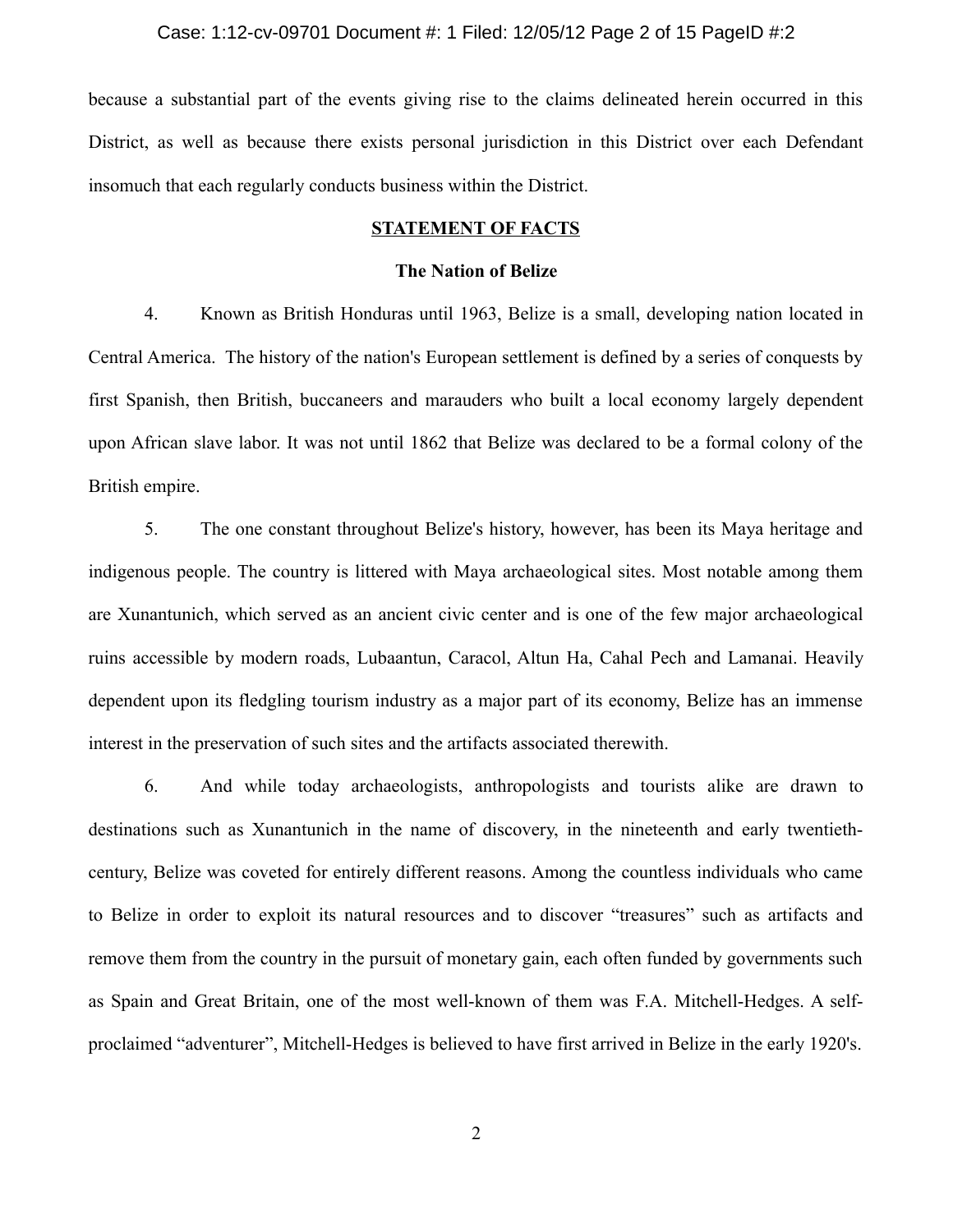### **The Mitchell-Hedges Skull**

7. It was on one of Mitchell-Hedges' initial forays into Belize that he would come into possession of a "Crystal Skull." A Crystal Skull is a hardstone carving resembling a human skull and is usually carved from clear or milky quartz. These artifacts are attributed to Maya origin. Associated in today's popular culture with having magical or other supernatural powers, each of the four known Crystal Skulls holds tremendous value not only for its rarity but also as a semi-precious stone. There are only three Crystal Skulls on public display worldwide: the British Museum in London, England; the Musee du Quai Branly in Paris, France; and the Smithsonian Institution in Washington, D.C.

8. Ironically, it was Mitchell-Hedges' adopted daughter, Anna Le Guillon Mitchell-Hedges that would first discover a Crystal Skull. While exploring the temple ruins of Lubaantum in Belize in 1924, Anna Mitchell-Hedges would find a Crystal Skull buried under a collapsed altar (The "Mitchell-Hedges Skull"), a fact she would disclose in a documentary produced by NBC Peacock Productions in 2007 and aired on the "SciFi" cable network in 2008. See Ex. A at pp. 8-9. The Mitchell-Hedges Skull is carved from a single crystal of clear quartz measuring approximately 5 inches high, 7 inches long and 5 inches wide. The lower jaw of the skull is separated from the major part of the artifact, but originates from the same single quartz crystal.

9. F.A. Mitchell-Hedges took the Mitchell-Hedges Skull to the United States from Belize sometime in 1930 and is believed to have been in possession of the Mitchell-Hedges Skull until his death in London, England in June, 1959. During his life, upon information and belief, F.A. Mitchell-Hedges would profit from therefrom by earning fees for its use and/or display. Upon his death, Anna Mitchell-Hedges would take possession of the Mitchell-Hedges Skull and keep it in her home in Indiana. Upon information and belief, Anna Mitchell-Hedges would likewise profit from her possession of the Mitchell-Hedges Skull by earning fees for its use and/or display.

10. Anna Mitchell-Hedges died on April 11, 2007. Upon her death, her husband whom she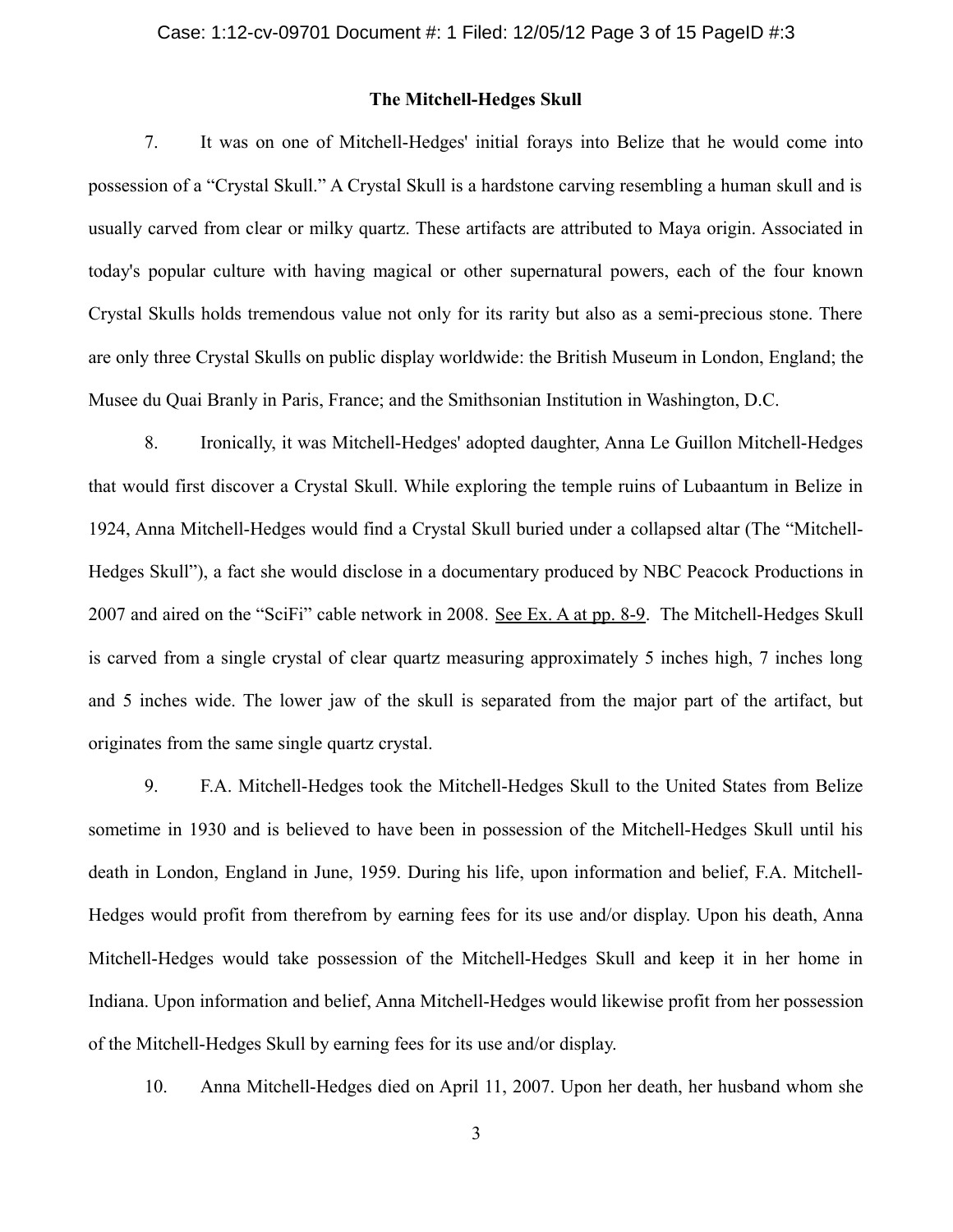#### Case: 1:12-cv-09701 Document #: 1 Filed: 12/05/12 Page 4 of 15 PageID #:4

married in 2000, William Homann, would take possession of the Mitchell-Hedges Skull and today keeps it in his home in Chesterton, Indiana. Upon information and belief, William Homann profits from his possession of the Mitchell-Hedges Skull by earning fees for its use and/or display.

### **The Mitchell-Hedges Skull in Popular Culture**

11. In large part because of the mythology surrounding the Mitchell-Hedges Skull, the artifact has been popularized in global media. Most notably, in the 2008 LucasFilm, Ltd ("LucasFilm") production, "Indiana Jones and the Kingdom of the Crystal Skull" (the "Film"), the Mitchell-Hedges Skull is featured as the object of treasure-hunter Indiana Jones' latest quest. Distributed by Paramount Pictures Corporation ("Paramount"), the Film grossed over \$786 million worldwide.

12. While specifically referring to the "Mitchell-Hedges Skull", the Film utilizes a replica that clearly resembles the skull-shaped block of clear quartz that is the actual artifact. The Film alleges that the Mitchell-Hedges Skull was found in "Peru" and was of unspecified Native American heritage. LucasFilm never sought, nor was given permission to utilize the Mitchell-Hedges Skull or its likeness in the Film.

13. Driven by its success in theaters, both LucasFilm and Paramount continue to profit from the continued distribution of the Film on home media and online video sources. To date, Belize has not participated in any of the profits derived from the sale of the Film or the rights thereto. In 2012, LucasFilm was purchased by The Walt Disney Company.

### **Protective Legislation**

14. Belize has long sought to stop the looting and unauthorized use of its cultural material. In 1894 the country made its first attempt to make the removal of artifacts illegal. The colonial government passed the "Ancient Monuments Protection Ordinance" which protected governmentowned monuments and prohibited the removal of artifacts from such properties. The temple at Lubaantum, where Anna Mitchell-Hedges found the Mitchell-Hedges Skull, was, and always has been,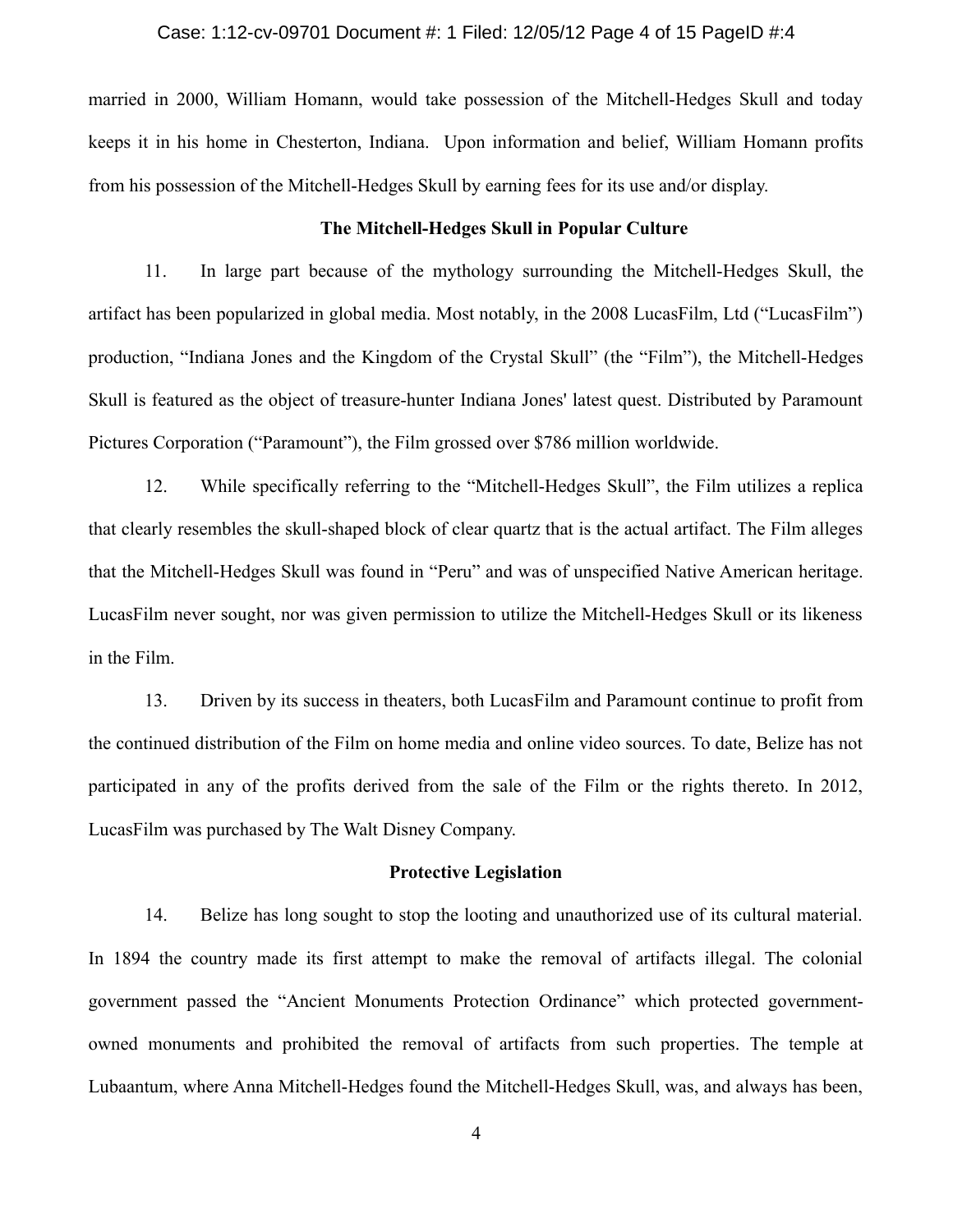#### Case: 1:12-cv-09701 Document #: 1 Filed: 12/05/12 Page 5 of 15 PageID #:5

a property of the Belizean government.

15. In 1924, shortly before Anna Mitchell-Hedges found the Mitchell-Hedges Skull, Belize passed the "Ancient Monuments and Relics Ordinance." The ordinance created a framework for conducting archaeological research within the country. This included certain prohibitions against conducting archaeological endeavors upon government-owned monuments without prior approval of the Belizean government. F.A. Mitchell-Hedges and Anna Mitchell-Hedges were exploring the temple at Lubanntum without government approval.

16. In 1928, the "Antiquities Ordinance" was passed which provided for an overall prohibition of removal of artifacts from Belize without express government approval. Neither F.A. Mitchell-Hedges nor Anna Mitchell-Hedges obtained approval for removal of the Mitchell-Hedges Skull before bringing it to the United States in 1930.

#### **PARTIES**

17. Plaintiff Dr. Jamie Awe is Director of the Institute of Archeology of Belize. Dr. Awe brings this action as and for the nation of Belize.

18. Defendant F.A. Mitchell-Hedges, deceased, was an individual residing in, among other places, Belize and regularly conducted business in the Northern District of Illinois

19. Defendant Anna Mitchell-Hedges, deceased, was an individual residing in the State of Indiana and regularly conducted business in the Northern District of Illinois.

20. Defendant William Homann is an individual residing in the State of Indiana and regularly conducts business in the Northern District of Illinois.

21. Defendant LucasFilm, Ltd is a California corporation actively engaged in the production of motion pictures and regularly conducts business in the Northern District of Illinois.

22. Defendant The Walt Disney Company is a Delaware corporation actively engaged in production of visual media and regularly conducts business in the Northern District of Illinois. In 2012,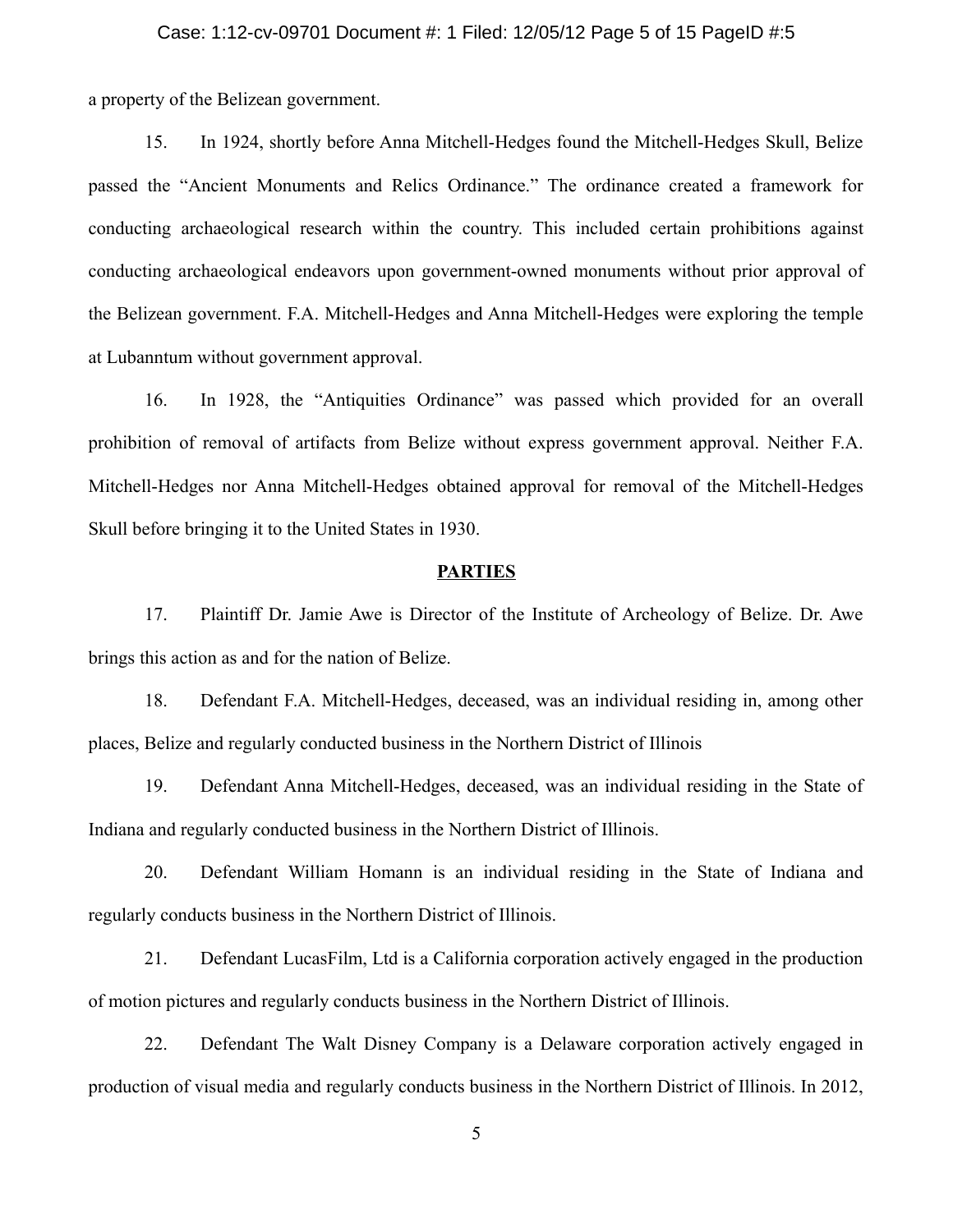#### Case: 1:12-cv-09701 Document #: 1 Filed: 12/05/12 Page 6 of 15 PageID #:6

The Walt Disney Company purchased LucasFilm, Ltd.

23. Defendant Paramount Pictures Corporation is a Delaware corporation actively engaged in the production and distribution of motion pictures and regularly conducts business in the Northern District of Illinois.

#### **COUNT I**

#### **Trespass To Chattel**

## **(The Estate of F.A. Mitchell-Hedges, The Estate of Anna Mitchell-Hedges, William Homann)**

24. Plaintiff Belize incorporates the preceding paragraphs as if fully restated herein.

25. Plaintiff Belize has a right, title and interest in and to the Mitchell-Hedges Skull.

26. Defendant F.A. Mitchell-Hedges and Defendant Anna Mitchell-Hedges removed the Mitchell-Hedges Skull from Belize in derogation of the common law and the laws of Belize.

27. During their lifetimes, Defendant F.A. Mitchell-Hedges and Defendant Anna Mitchell-Hedges possessed the Mitchell-Hedges Skull and refused to return it to Plaintiff Belize. Both derived profit from their possession thereof.

28. Defendant William Homann is in possession of the Mitchell-Hedges Skull and refuses to return it to Plaintiff Belize. He continues to derive profit from his possession thereof

29. Plaintiff Belize has been injured as a direct and proximate result of the illegal possession of the Mitchell-Hedges Skull by Defendant F.A. Mitchell-Hedges, Defendant Anna Mitchell-Hedges and Defendant William Homann.

30. The conduct of each Defendant in illegally possessing the Mitchell-Hedges Skull is willful and wanton.

WHEREFORE, Plaintiff prays for the relief set forth below.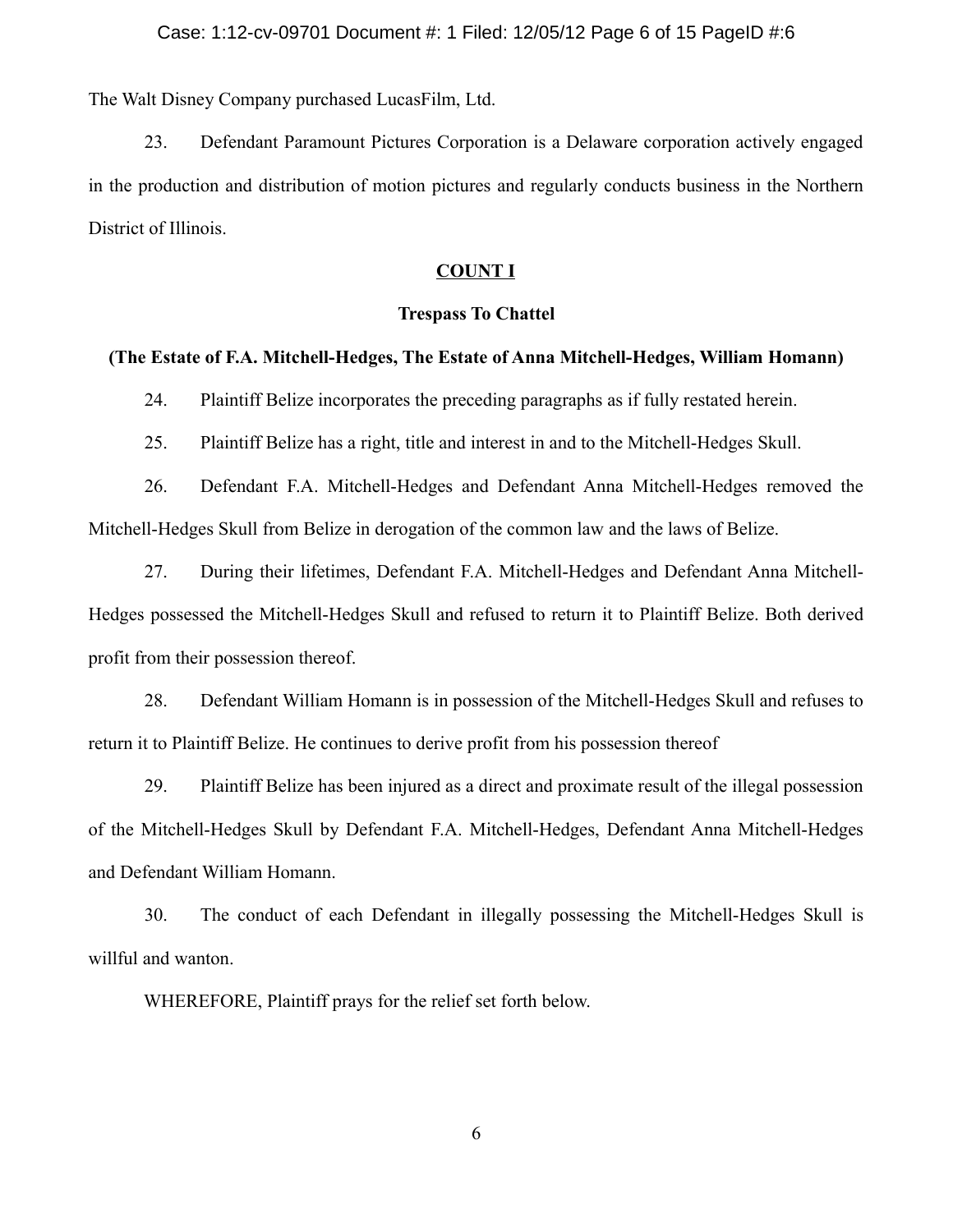# **COUNT II**

# **Detinue**

# **(William Homann)**

31. Plaintiff Belize incorporates the preceding paragraphs as if fully restated herein.

32. Plaintiff Belize has a right, title and interest in and to the Mitchell-Hedges Skull.

33. Defendant F.A. Mitchell-Hedges and Defendant Anna Mitchell-Hedges removed the Mitchell-Hedges Skull from Belize in derogation of the common law and the laws of Belize.

34. During their lifetimes, Defendant F.A. Mitchell-Hedges and Defendant Anna Mitchell-

Hedges possessed the Mitchell-Hedges Skull and refused to return it to Plaintiff Belize.

35. Defendant William Homann is now in possession of the Mitchell-Hedges Skull and refuses to return it to Plaintiff Belize.

36. Plaintiff Belize is entitled to possession of the Mitchell-Hedges Skull.

WHEREFORE, Plaintiff Belize prays for the relief set forth below.

# **COUNT III**

# **Constructive Trust**

# **(William Homann)**

37. Plaintiff Belize incorporates the preceding paragraphs as if fully restated herein.

38. Plaintiff Belize has a right, title and interest in and to the Mitchell-Hedges Skull.

39. Defendant F.A. Mitchell-Hedges and Defendant Anna Mitchell-Hedges removed the Mitchell-Hedges Skull from Belize in derogation of the common law and the laws of Belize.

40. During their lifetimes, Defendant F.A. Mitchell-Hedges and Defendant Anna Mitchell-Hedges possessed the Mitchell-Hedges Skull and refused to return it to Plaintiff Belize. Both derived profit from their possession thereof.

41. Defendant William Homann is now in possession of the Mitchell-Hedges Skull and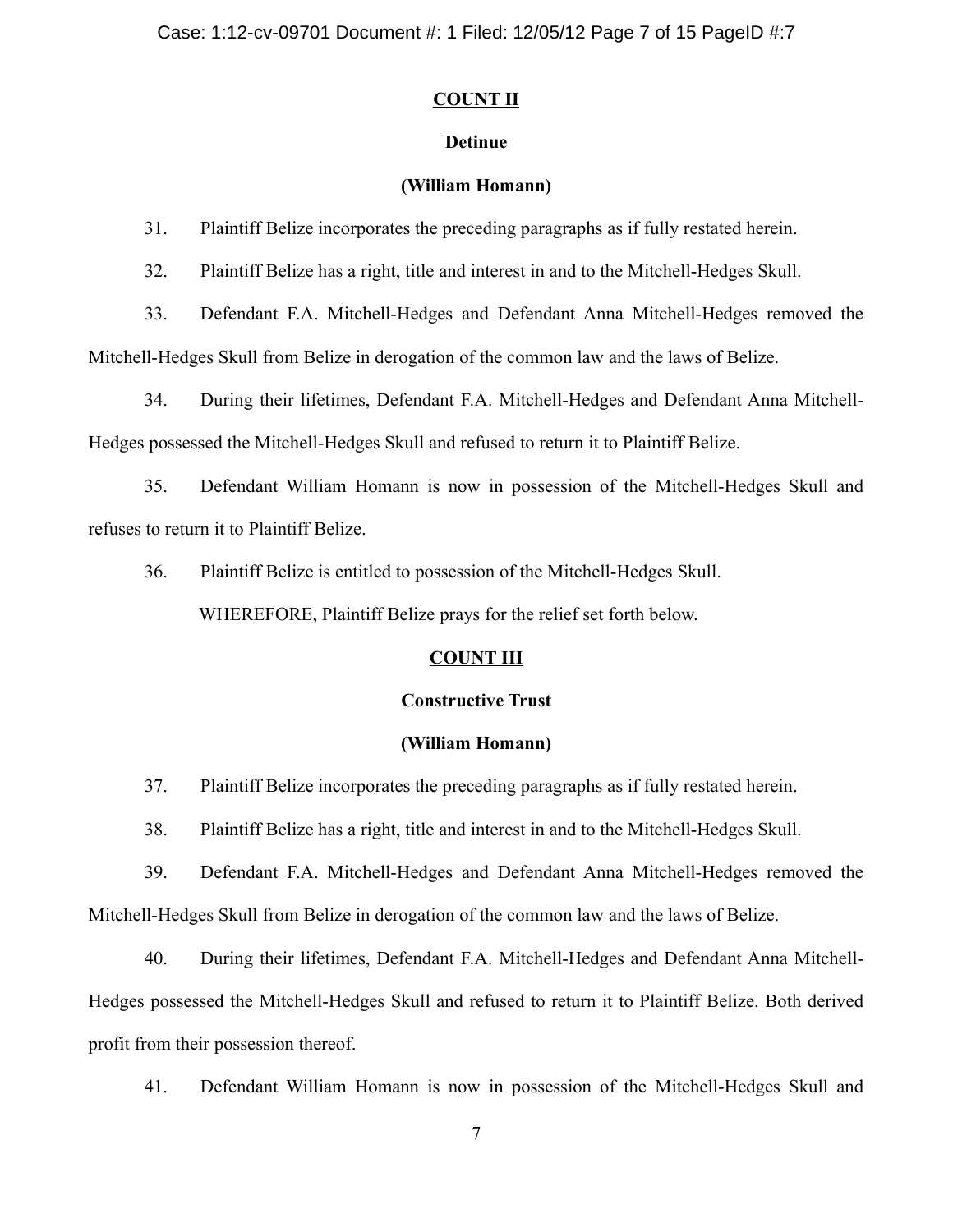#### Case: 1:12-cv-09701 Document #: 1 Filed: 12/05/12 Page 8 of 15 PageID #:8

refuses to return it to Plaintiff Belize. He continues to derive profit from his possession thereof

42. Defendant F.A. Mitchell-Hedges and Defendant Anna Mitchell-Hedges were unjustly enriched by their illegal possession of the Mitchell-Hedges Skull during their lifetimes and now Defendant William Homann continues to be so by virtue of his possession.

43. Plaintiff Belize has no adequate remedy at law as the Mitchell-Hedges Skull is unique and its value cannot be ascertained.

WHEREFORE, Plaintiff Belize prays for the relief set forth below.

#### **COUNT IV**

### **Injunctive Relief**

### **(William Homann)**

44. Plaintiff Belize incorporates the preceding paragraphs as if fully restated herein.

45. Plaintiff Belize has a right, title and interest in and to the Mitchell-Hedges Skull.

46. Defendant F.A. Mitchell-Hedges and Defendant Anna Mitchell-Hedges removed the Mitchell-Hedges Skull from Belize in derogation of the common law and the laws of Belize.

47. During their lifetimes, Defendant F.A. Mitchell-Hedges and Defendant Anna Mitchell-Hedges possessed the Mitchell-Hedges Skull and refused to return it to Plaintiff Belize. Both derived profit from their possession thereof.

48. William Homann is now in possession of the Mitchell-Hedges Skull and refuses to return it to Plaintiff Belize. He continues to derive profit from his possession thereof.

49. Plaintiff Belize has been injured as a direct and proximate result of the illegal possession of each Defendant and continues to incur a loss of potential profits that are instead being earned by Defendant William Homann.

50. Plaintiff Belize has no adequate remedy at law as the Mitchell-Hedges Skull is unique and its value cannot be ascertained.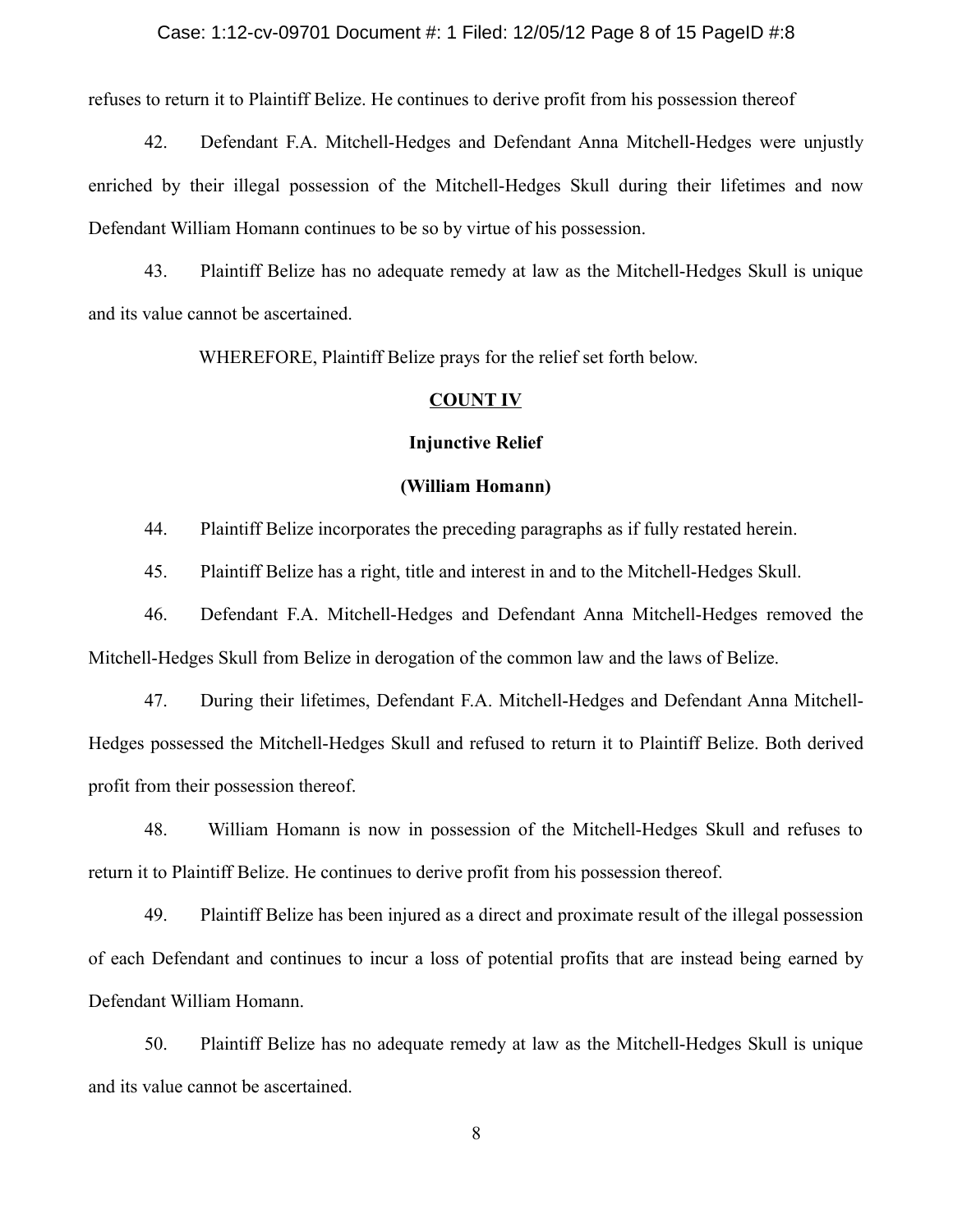WHEREFORE, Plaintiff Belize prays for the relief set forth below.

## **COUNT V**

#### **Accounting**

### **(The Estate of F.A. Mitchell-Hedges, The Estate of Anna Mitchell-Hedges, William Homann)**

51. Plaintiff Belize incorporates the preceding paragraphs as if fully restated herein.

52. Plaintiff Belize has a right, title and interest in and to the Mitchell-Hedges Skull.

53. Defendant F.A. Mitchell-Hedges and Defendant Anna Mitchell-Hedges removed the Mitchell-Hedges Skull from Belize in derogation of the common law and the laws of Belize.

54. During their lifetimes, Defendant F.A. Mitchell-Hedges and Defendant Anna Mitchell-Hedges possessed the Mitchell-Hedges Skull and refused to return it to Plaintiff Belize. Both derived profit from their possession thereof.

55. William Homann is now in possession of the Mitchell-Hedges Skull and refuses to return it to Plaintiff Belize. He continues to derive profit from his possession thereof.

56. The profits derived by Defendants by way of their possession of the Mitchell-Hedges Skull constitute illegal profits and Defendants are unjustly enriched thereby.

57. Plaintiff Belize has no adequate remedy at law as the Mitchell-Hedges Skull is unique and its value cannot be ascertained.

WHEREFORE, Plaintiff Belize prays for the relief set forth below.

### **COUNT VI**

### **Declaratory Relief**

## **(William Homann)**

58. Plaintiff Belize incorporates the preceding paragraphs as if fully restated herein.

59. Plaintiff Belize has a right, title and interest in and to the Mitchell-Hedges Skull.

60. Defendant William Homann claims title to the Mitchell-Hedges Skull and is in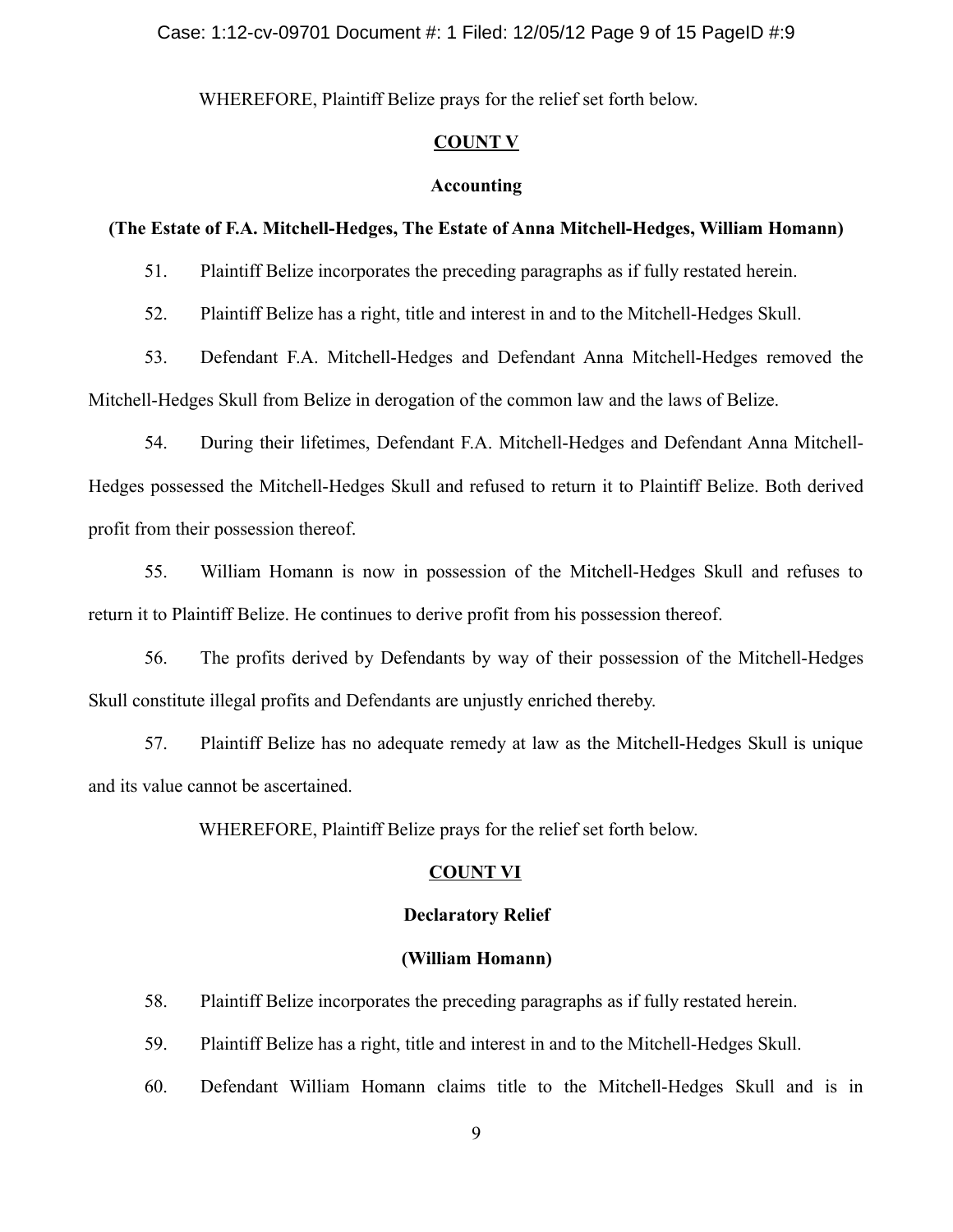#### Case: 1:12-cv-09701 Document #: 1 Filed: 12/05/12 Page 10 of 15 PageID #:10

possession thereof.

61. There exists an ongoing controversy between Plaintiff Belize and Defendant William Homann that is likely to be resolved by declaratory relief.

62. Plaintiff Belize has no adequate remedy at law as the Mitchell-Hedges Skull is unique and its value cannot be ascertained.

WHEREFORE, Plaintiff Belize prays for the relief set forth below.

#### **COUNT VII**

#### **Tortious Interference with Prospective Economic Advantage**

### **(The Estate of F.A. Mitchell-Hedges, The Estate of Anna Mitchell-Hedges, William Homannn)**

63. Plaintiff Belize incorporates the preceding paragraphs as if fully restated herein.

64. Plaintiff Belize has a right, title and interest in and to the Mitchell-Hedges Skull.

65. Defendant F.A. Mitchell-Hedges and Defendant Anna Mitchell-Hedges removed the Mitchell-Hedges Skull from Belize in derogation of the common law and the laws of Belize.

66. During their lifetimes, Defendant F.A. Mitchell-Hedges and Defendant Anna Mitchell-Hedges possessed the Mitchell-Hedges Skull and refused to return it to Plaintiff Belize. Both derived profit from their possession thereof.

67. William Homann is now in possession of the Mitchell-Hedges Skull and refuses to return it to Plaintiff Belize. He continues to derive profit from his possession thereof.

68. To the extent Defendants have continued to illegally possess the Mitchell-Hedges Skull, Plaintiff Belize has incurred economic injury by way of lost profits.

WHEREFORE, Plaintiff Belize prays for the relief set forth below.

## **COUNT VIII**

#### **Injunctive Relief**

# **(LucasFilm, Ltd, Paramount Pictures Corp., The Walt Disney Company)**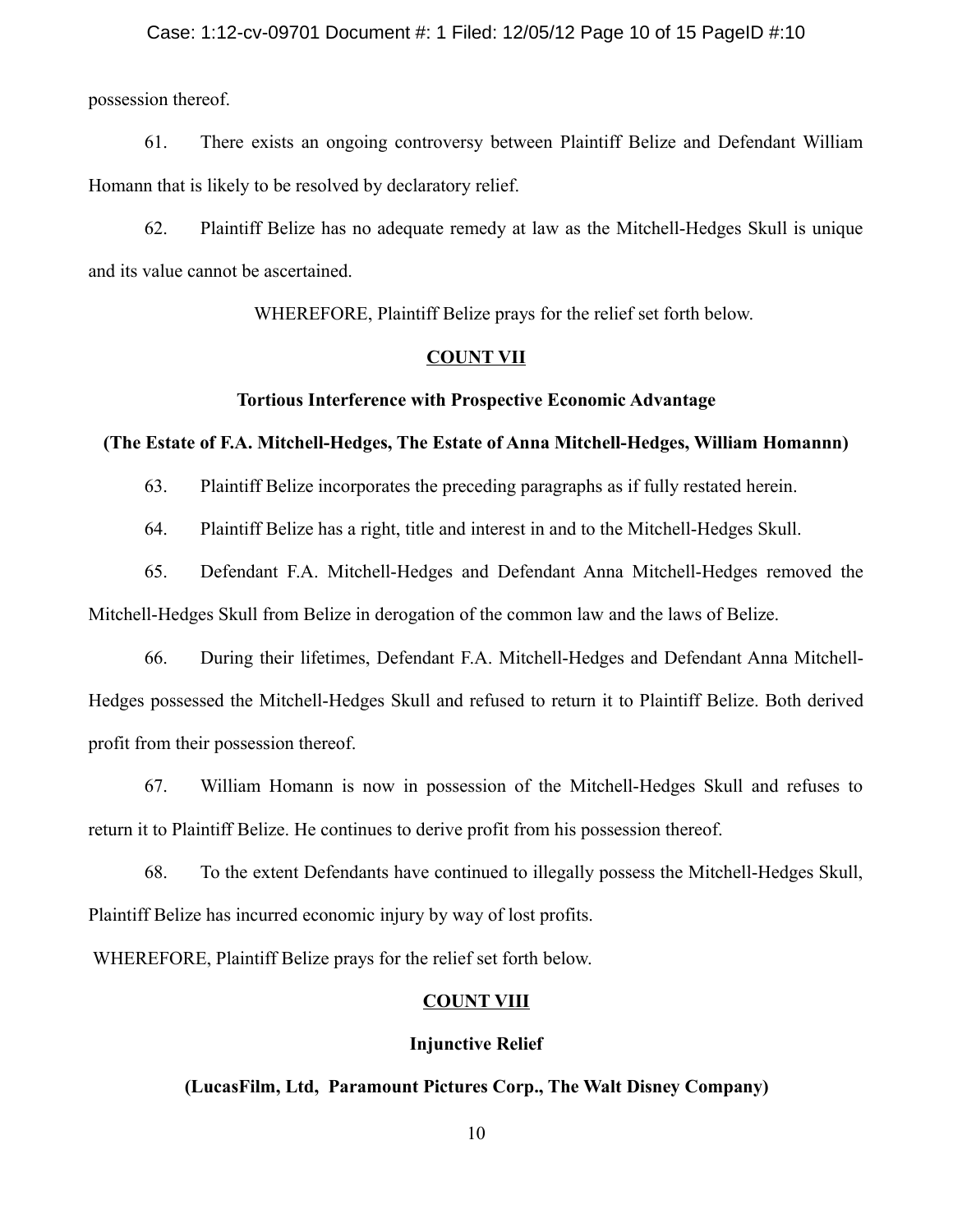#### Case: 1:12-cv-09701 Document #: 1 Filed: 12/05/12 Page 11 of 15 PageID #:11

69. Plaintiff Belize incorporates the preceding paragraphs as if fully restated herein.

 70. Plaintiff Belize has a right, title and interest in and to the Mitchell-Hedges Skull and its likeness, as well as the other known "Crystal Skulls" native to the country and Mayan culture.

 71. The Mitchell-Hedges Skull and the other known "Crystal Skulls" are symbols of Plaintiff Belize, its culture and are of significant value by way of the goodwill

 72. Defendant LucasFilm wrote, developed and produced the Film which utilized the Mitchell-Hedges Skull and its likeness as the underlying basis therefore without the prior knowledge or authorization of Plaintiff Belize.

 73. Defendant LucasFilm, together with Defendant Paramount, thereafter conspired to market and then sell the Film and continue to profit therefrom without the authorization of Plaintiff Belize.

 74. The profits derived by the sale of the Film constitute illegal profits and Defendants LucasFilm, Walt Disney and Paramount are unjustly enriched thereby.

 75. Defendants LucasFilm, Paramount and Walt Disney continue to profit from the unauthorized use of the Mitchell-Hedges Skull and its likeness.

76. Plaintiff Belize has no adequate remedy at law.

WHEREFORE, Plaintiff Belize prays for the relief set forth below.

## **COUNT IX**

## **Accounting**

## **(LucasFilm, Ltd, Paramount Pictures Corp., The Walt Disney Company)**

77. Plaintiff Belize incorporates the preceding paragraphs as if fully restated herein.

 78. Plaintiff Belize has a right, title and interest in and to the Mitchell-Hedges Skull and its likeness, as well as the other known "Crystal Skulls" native to the country and Mayan culture.

79. The Mitchell-Hedges Skull and the other known "Crystal Skulls" are symbols of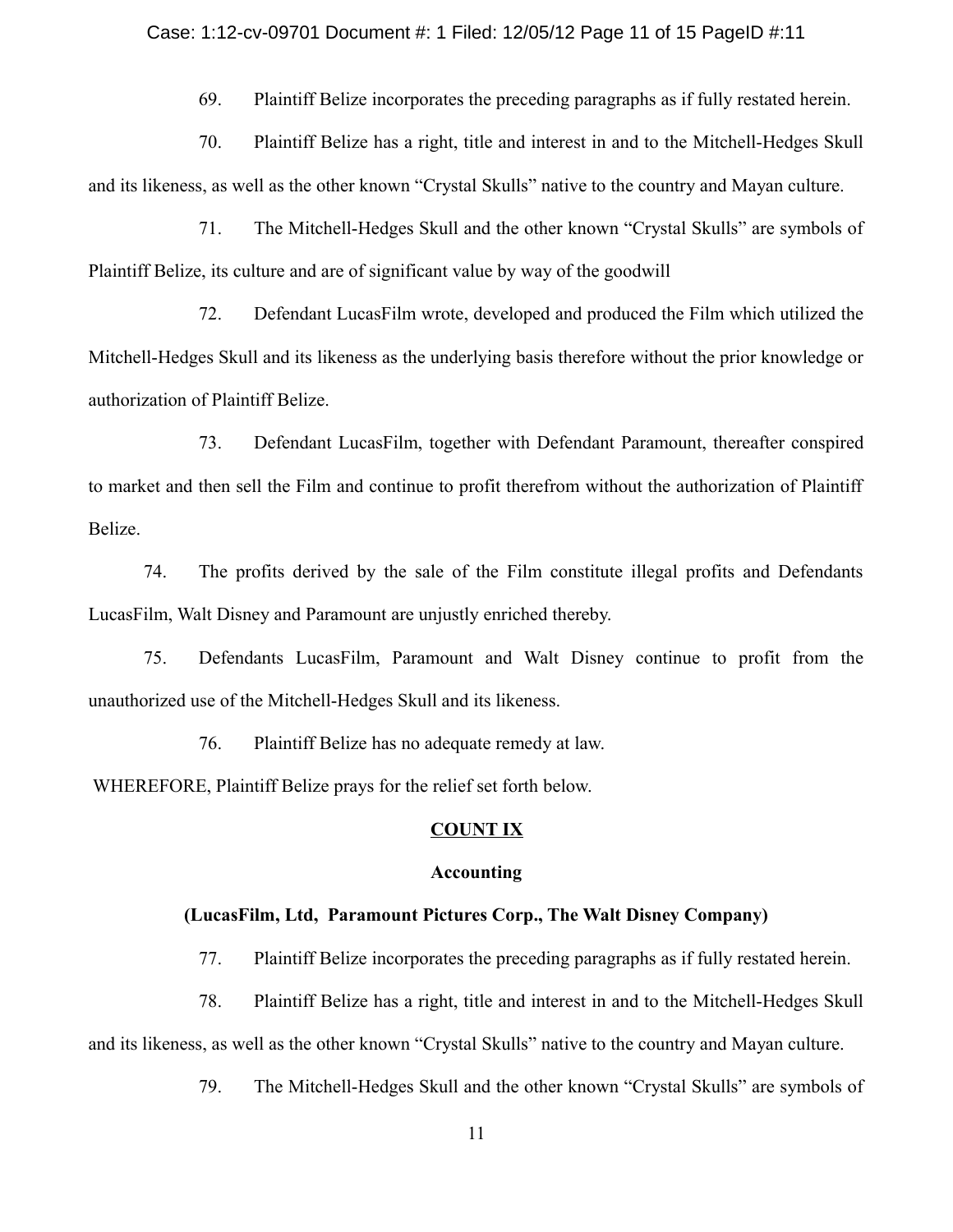#### Case: 1:12-cv-09701 Document #: 1 Filed: 12/05/12 Page 12 of 15 PageID #:12

Plaintiff Belize, its culture and are of significant value by way of the goodwill

 80. Defendant LucasFilm wrote, developed and produced the Film which utilized the Mitchell-Hedges Skull and its likeness as the underlying basis therefor without the prior knowledge or authorization of Plaintiff Belize.

 81. Defendant LucasFilm, together with Defendant Paramount, thereafter conspired to market and the sell the Film and continue to profit therefrom without the authorization of Plaintiff Belize.

 82. The profits derived by the sale of the Film constitute illegal profits and Defendants LucasFilm, Walt Disney and Paramount are unjustly enriched thereby.

 83. Defendants LucasFilm, Paramount and Walt Disney continue to profit from the unauthorized use of the Mitchell-Hedges Skull and its likeness.

84. Plaintiff Belize has no adequate remedy at law.

WHEREFORE, Plaintiff Belize prays for the relief set forth below.

### **COUNT X**

### **Tortious Interference with Prospective Economic Advantage**

## **(LucasFilm, Ltd, Paramount Pictures Corp., The Walt Disney Company)**

85. Plaintiff Belize incorporates the preceding paragraphs as if fully restated herein.

 86. Plaintiff Belize has a right, title and interest in and to the Mitchell-Hedges Skull and its likeness, as well as the other known "Crystal Skulls" native to the country and Mayan culture.

 87. The Mitchell-Hedges Skull and the other known "Crystal Skulls" are symbols of Plaintiff Belize, its culture and are of significant value by way of the goodwill

 88. Defendant LucasFilm wrote, developed and produced the Film which utilized the Mitchell-Hedges Skull and its likeness as the underlying basis therefor without the prior knowledge or authorization of Plaintiff Belize.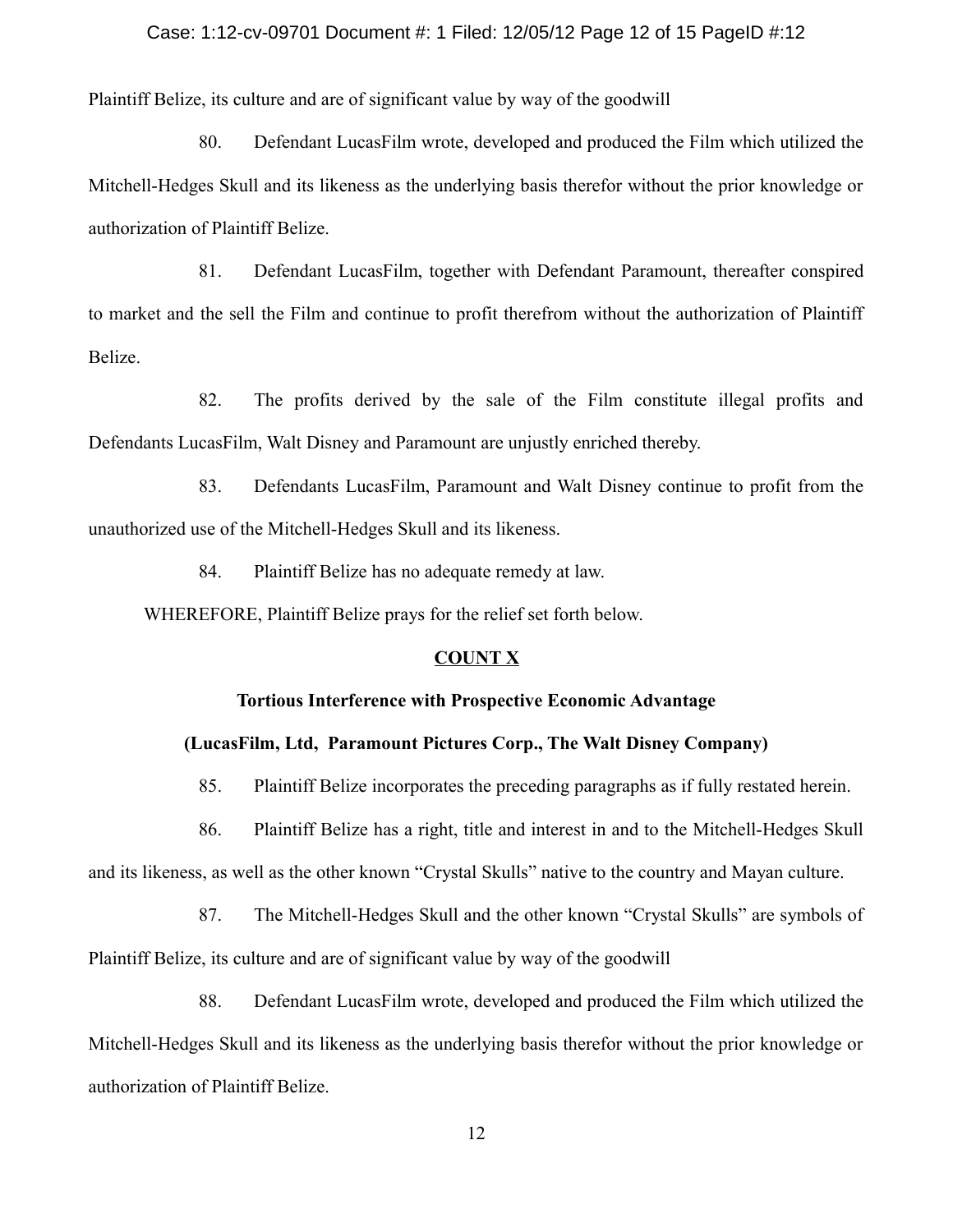#### Case: 1:12-cv-09701 Document #: 1 Filed: 12/05/12 Page 13 of 15 PageID #:13

 89. Defendant LucasFilm, together with Defendant Paramount, thereafter conspired to market and the sell the Film and continue to profit therefrom without the authorization of Plaintiff Belize.

 90. The profits derived by the sale of the Film constitute illegal profits and Defendants LucasFilm, Walt Disney and Paramount are unjustly enriched thereby.

 91. Defendants LucasFilm, Paramount and Walt Disney continue to profit from the unauthorized use of the Mitchell-Hedges Skull and its likeness.

92. Plaintiff Belize has no adequate remedy at law.

WHEREFORE, Plaintiff Belize prays for the relief set forth below.

### **COUNT XI**

### **Civil Conspiracy**

#### **(LucasFilm, Ltd, Paramount Pictures Corp., The Walt Disney Company)**

93. Plaintiff Belize incorporates the preceding paragraphs as if fully restated herein.

 94. Plaintiff Belize has a right, title and interest in and to the Mitchell-Hedges Skull and its likeness, as well as the other known "Crystal Skulls" native to the country and Mayan culture.

 95. The Mitchell-Hedges Skull and the other known "Crystal Skulls" are symbols of Plaintiff Belize, its culture and are of significant value by way of the goodwill

 96. Defendant LucasFilm wrote, developed and produced the Film which utilized the Mitchell-Hedges Skull and its likeness as the underlying basis therefor without the prior knowledge or authorization of Plaintiff Belize.

 97. Defendant LucasFilm, together with Defendant Paramount, thereafter conspired to market and the sell the Film and continue to profit therefrom without the authorization of Plaintiff Belize.

98. The profits derived by the sale of the Film constitute illegal profits and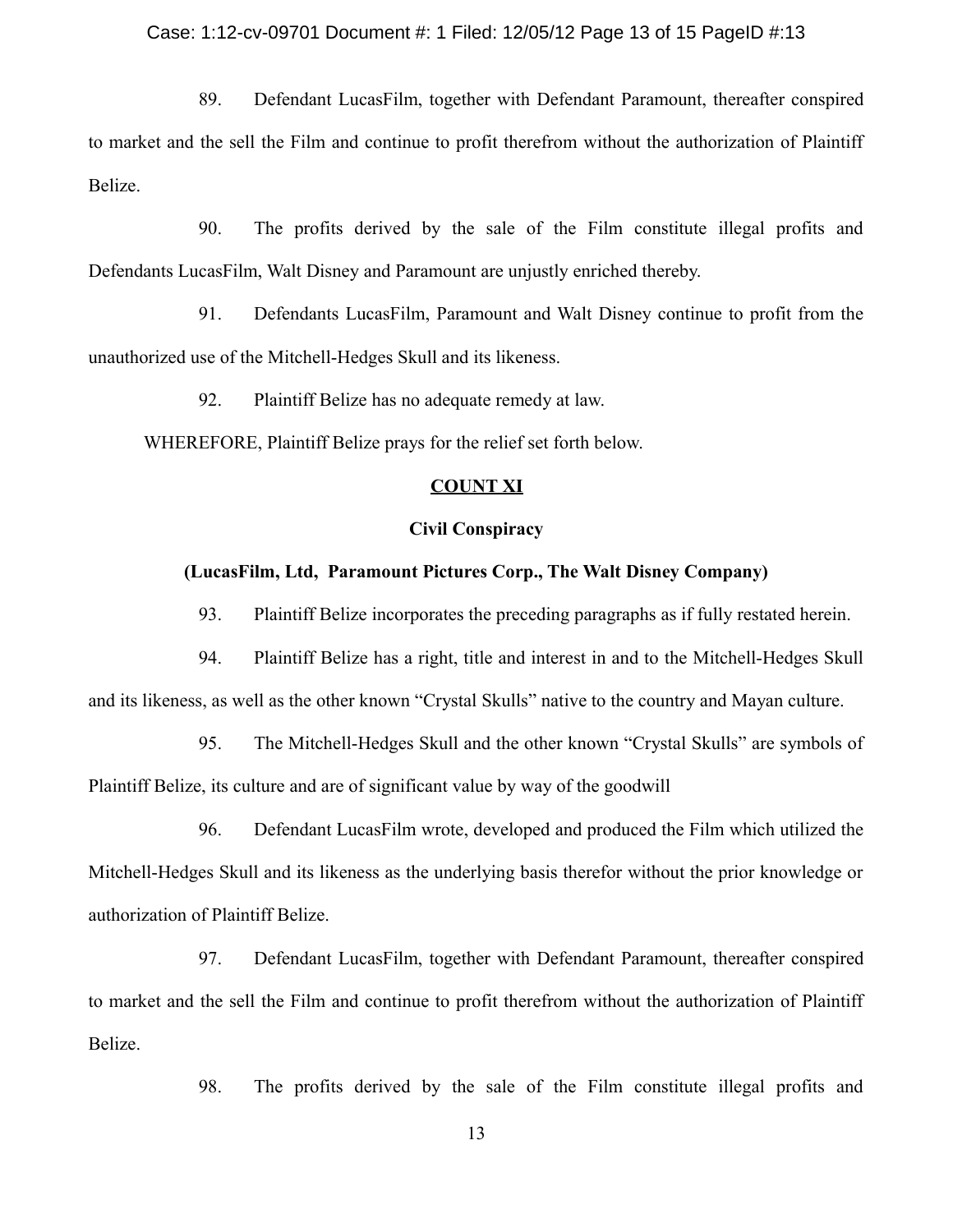Defendants LucasFilm, Walt Disney and Paramount are unjustly enriched thereby.

99. Defendants LucasFilm, Paramount and Walt Disney continue to profit from the

unauthorized use of the Mitchell-Hedges Skull and its likeness.

100. Plaintiff Belize has no adequate remedy at law.

WHEREFORE, Plaintiff Belize prays for the relief set forth below.

# **PRAYER FOR RELIEF**

Plaintiff Belize prays for the following:

- A. Actual damages in an amount to be determined at trial;
- B. Punitive damages in an amount to be determined at trial;
- C. That an accounting of the profits earned by Defendants F.A. Mitchell-Hedges, Anna Mitchell-Hedges and William Homann by virtue of their possession of the Mitchell-Hedges Skull be had;
- D. That an accounting of the profits earned by Defendants LucasFilm, Paramount Pictures Corp. and The Walt Disney Company by virtue of their unauthorized use and the Mitchell-Hedges Skull and its likeness in the Film;
- D. That a constructive trust be imposed over the Mitchell-Hedges Skull and that the United States Marshall's be ordered to take possession of the Mitchell-Hedges Skull;
- E. That a judgment of detinue be entered against Defendant William Homann;
- F. That a declaratory judgment be entered finding Plaintiff Belize to be the rightful owner of the Mitchell-Hedges Skull;
- G. Its attorneys fees and costs of suit; and
- H. Such other relief this Court deems just and appropriate.